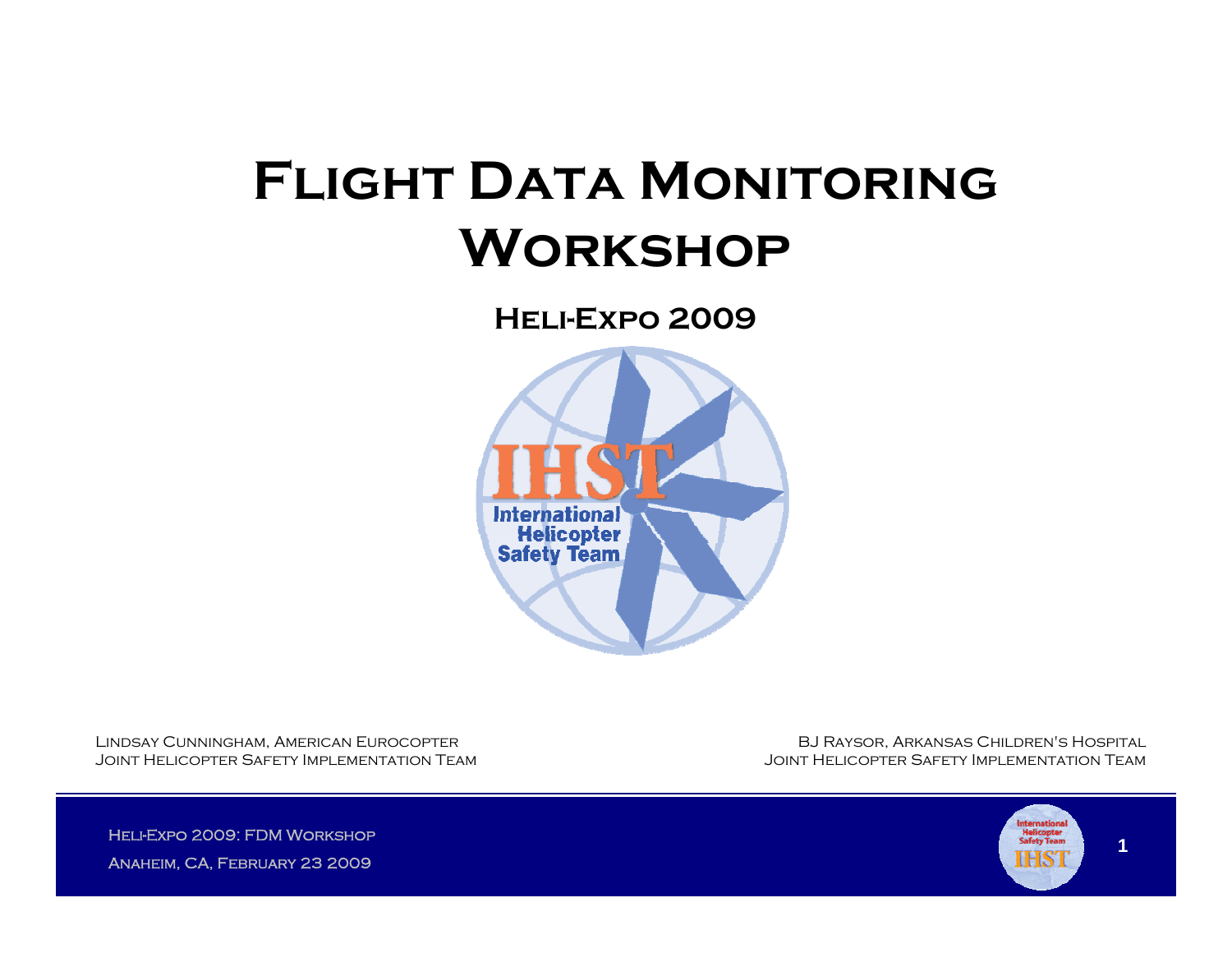### Why are we here?



## REDUCE ACCIDENTS...SAVE LIVES!!!

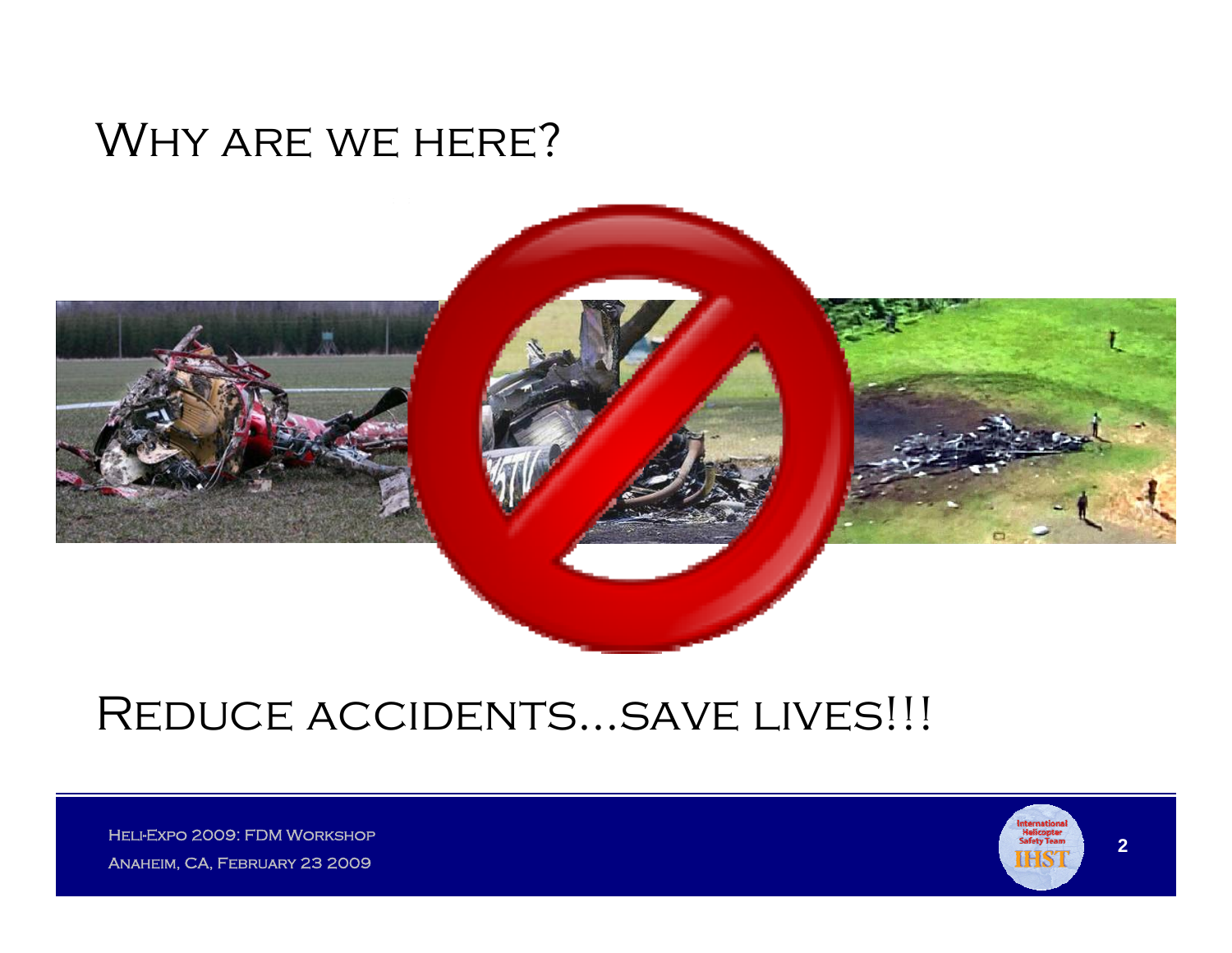#### JHSAT Standard Problem Statements:



U.S. Joint Helicopter Safety Analysis Team: Year 2000 Report

Figure 6-8. Percent of Accidents in which Problem Categories were identified at least once

MELI-EXPO 2009: FDM WORKSHOP (NEWSPAPER) AND THE CONTRACT OF THE CONTRACT OF THE CONTRACT OF THE CONTRACT OF THE CONTRACT OF THE CONTRACT OF THE CONTRACT OF THE CONTRACT OF THE CONTRACT OF THE CONTRACT OF THE CONTRACT OF T Anaheim, CA, February 23 2009

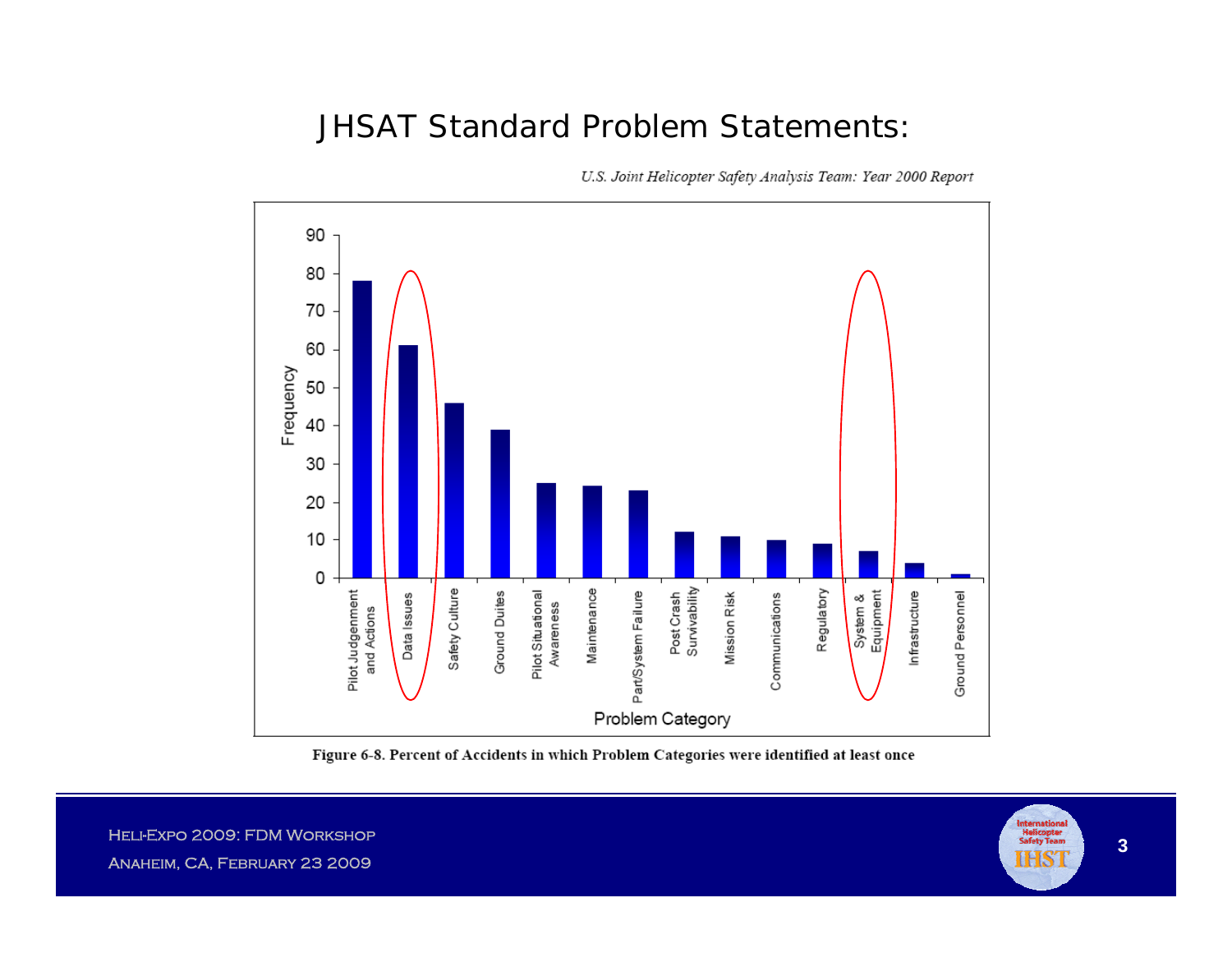#### **JHSAT Intervention Categories**



MELI-EXPO 2009: FDM WORKSHOP (NEWSPAPER) AND THE CONTRACT OF THE CONTRACT OF THE CONTRACT OF THE CONTRACT OF THE CONTRACT OF THE CONTRACT OF THE CONTRACT OF THE CONTRACT OF THE CONTRACT OF THE CONTRACT OF THE CONTRACT OF T Anaheim, CA, February 23 2009

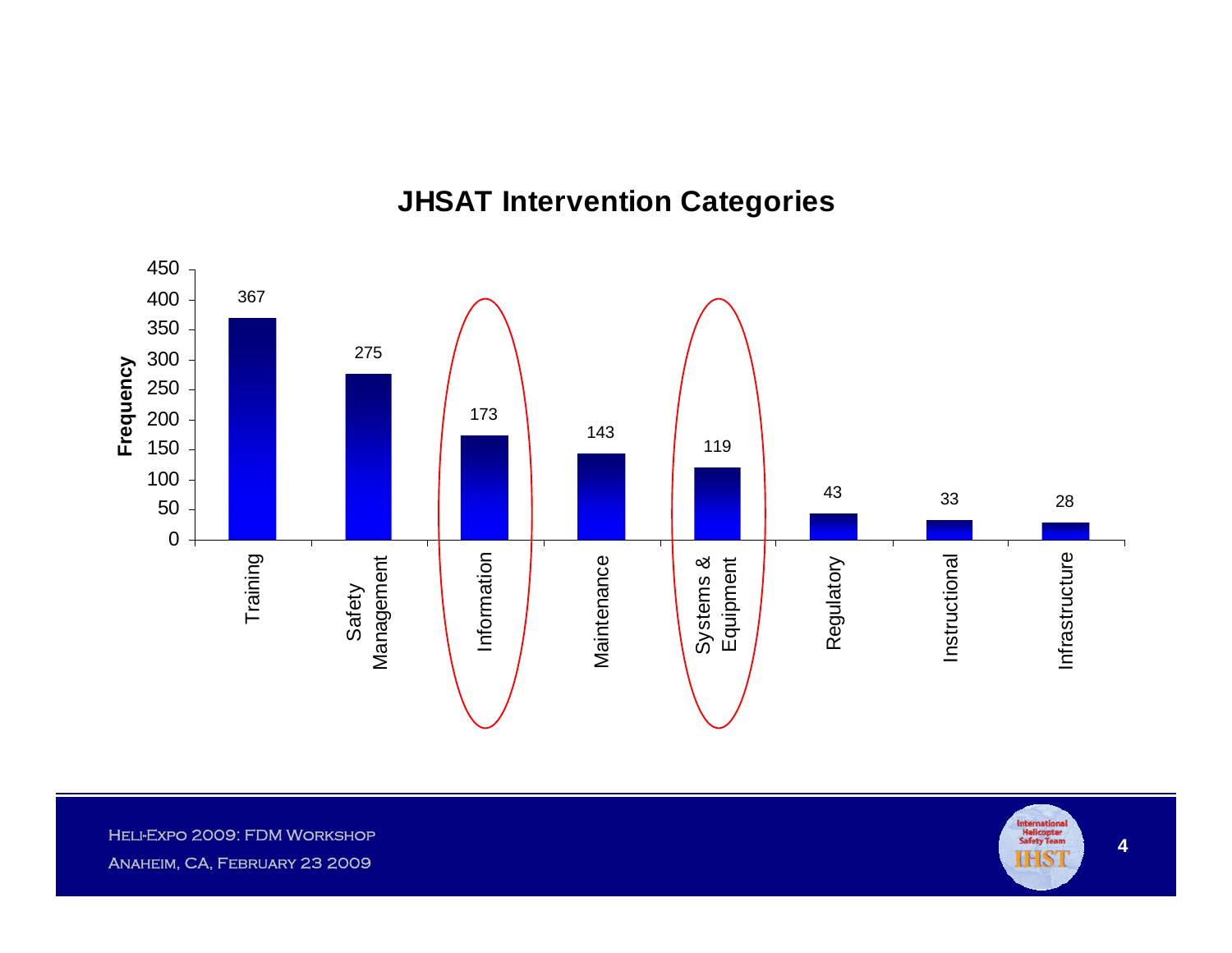## US JHSAT Recommendations:

- Utilize **flight data monitoring** systems such as HOMP or FOQA to evaluate flight operations and to address unsafe/undesirable flight crew habits.
- Install flight data retrieval systems such as
	- Cockpit image recorder
	- Flight parameter recorder
	- Cockpit information recorder
	- Quick Access Recorder (QAR)
	- Multi-function data acquisition unit (MFDAU)
	- Cockpit voice flight data recorder (CVFDR)

Source: Year 2000 U.S. JHSAT Report

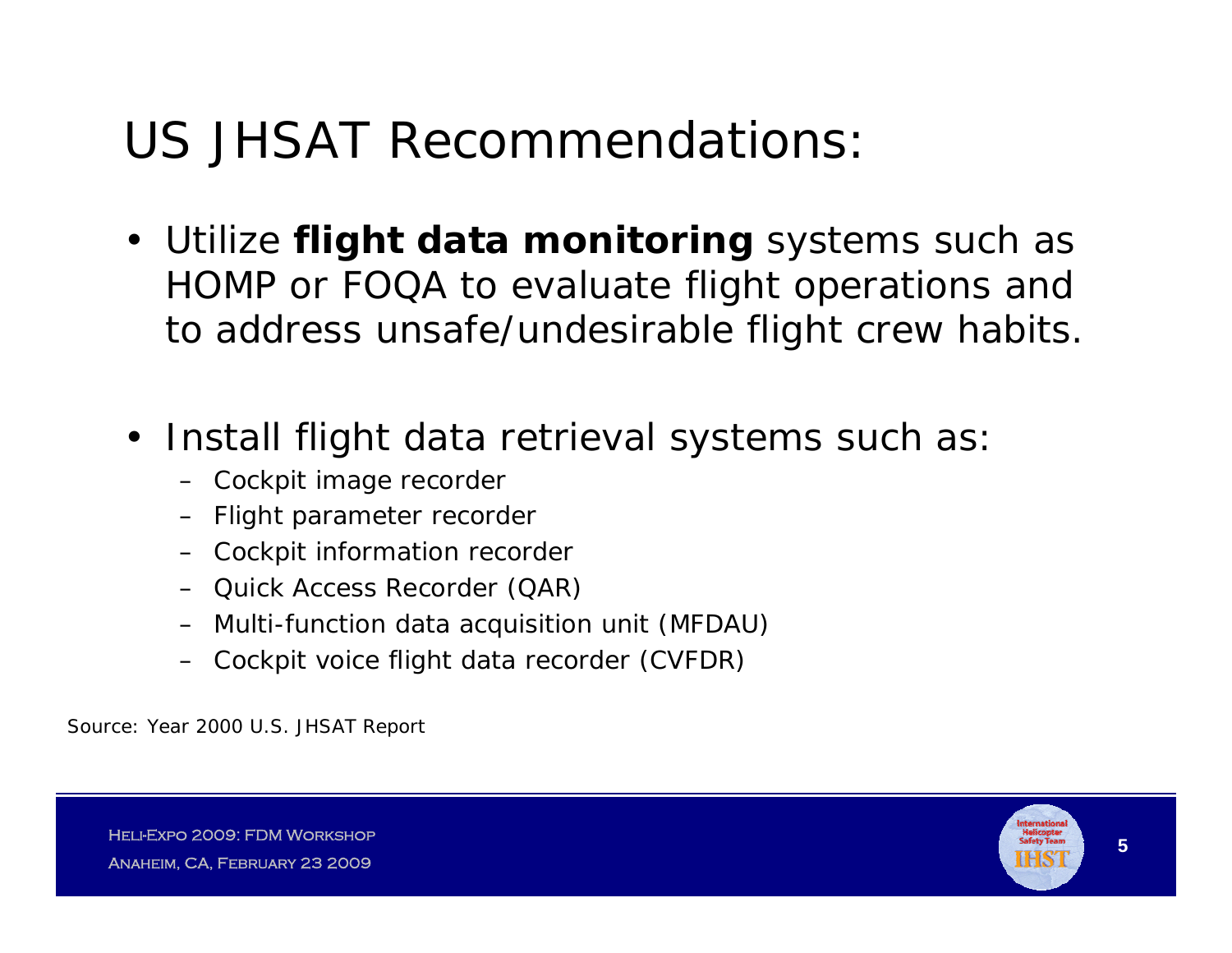## FLIGHT DATA MONITORING:

How can you fix what you don't know? How can you improve what you don't measure?